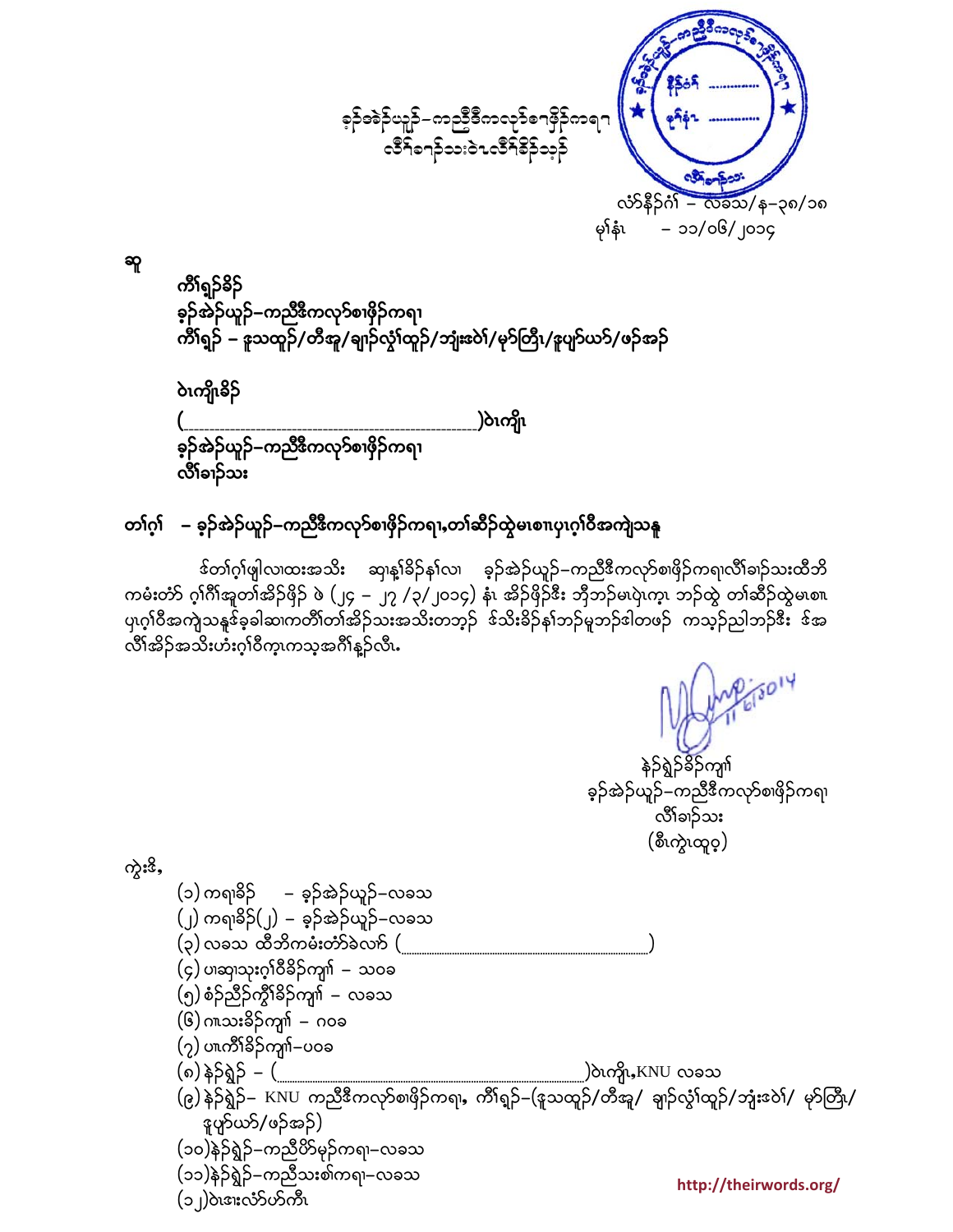

# ခ့ဉ်ခဲန်ာယူဉ်–ကညီ့ဒီကလုဉ်ခ႑ဖြိန်ကရ႑, တ႑်ဆီဉ်ထွဲမၤဓ႑ၤပှၤဝ့႑်ဒီအကျဲသနူ

ခ့ဉ်အဲဉ်ယူဉ်–ကညီဒီကလုာ်စ၊ဖှိဉ်ကရ၊အံၤ လ၊ကလုာ်ဒူဉ်တၢ်ထဲသိးတုၤသိးဒီးနိ<sup>ု</sup>ကစၢ်တၢ်စံဉ်ညိဉ်ပ၊လီၤသး အခွဲးအယာ်ကန့်္သအဂိၢ် ပၢါဆ၊ဂဲၤလိ၁်တု၊်ဝဲ ယံ၁်တု၊်လံအနံဉ်(၆၀)ဘျဲာ်နဉ်လိၤ. ခ့ခါကတိၢ်အံၤ, မၤန္၊်ဆိဝဲတ၊်ပတု၁် တၢ်ခးအတၢ်အာဉ်လီၤအီလီၤ ဆဲးစုပနိဉ်ဒီးကိၢ်ပယီၤပဒိဉ် ဒ်သိးတၢ်ပတု၁်တၢ်ခးလၢထံကိၢ်ဒီတဘုဉ်ညါ ကအိဉ်ထိဉ်ဒီး တၢ်ထံဉ်လိ9်စံးကတိၤလ၊ထံရူ၊်ကိၢ်သဲးကတု၊ထိဉ်ဘးအဂိၢ်ႇဂု9်ကျဲးစၢးဂဲၤလိ9်ဝဲဒဉ်နဉ်လီၤႉ တၢ်ထံဉ်လိ9်စံးကတိၤလ၊ ထံရူ၊်ကိၢ်အပတိၢ်မ့၊်အိဉ်ထိဉ်မႈႇတၢ်သူဉ်ထိဉ်တ၊်မု၁်တ၊်ခုဉ်အဂၢၤ်အကျၤကန့၊်ဝဲဒဉ်နဉ်လီၤ လ၊တ၊်နှဉ်အဃိ ဘဉ်ထွဲဒီး ပှၤဂ္ဂၢိဝိတၢ်ဆိဉ်ထွဲမၤစၢၤအတၢ်မၤလ၊တၢ်ကမၤအီၤတဖဉ်န္**ဉ်** ကဘဉ်မ့ၢ်တၢ်လ၊အဘဉ်လိာ်ဖိးမံဒီးတၢ်အိဉ်သးဒီး ထႆရူၢ် -<br>ကိၢိသဲးအတၢ်အိဉ်သးလ၊မု၊်မဆါတနံၤညါအံၤအဂိၢိ တ၊်ဟ်လီၤဝဲခိဉ်တဃဉ်တ၊်ဘျ၊တဖဉ် မ့၊်ဒ်လာ်အံၤသိးနဉ်လိၤ•

- (၁) တၢ်ဆိဉ်ထွဲမၤစၢၤပုၤဂ္ဂၢ်ီဝိအတၢ်မၤတဖဉ်န္နာ် ကဘဉ်မ့ၢ်ံဒ်ထံကိၢ်ဘီမု၊်အနိဉ်ထိဉ်နိဉ်ဒွးအသိး ဒီးဟ်ကဲပုၤဂ္ဂၢ်ီဝိခွဲး ယာ်တဖဉ်နဉ်လီၤ.
- (၂) တၢိနီၤဖး ကလု<mark>ာ်,</mark> တၢ်ဘူာ်တၢ်ဘါဒီး မုဉ်ခွါ အဒူာ်အဆ၊တဘာ်အိဉ်ဘ<mark>ာ်</mark>.
- (၃) လိ<sup>ု</sup>ကဝီၤပူးကမျာ်အဒွဲပူးမ့္ပ်က္္တာက ကရာကရိအဒွဲပူးမ့္ပ်က္တာတည်ေုးအိုာ်ထိုာ် ဒီးဒုးကဲထိဉ်တာ်သဘံဉ်ဘုဉ်ဘုန်
- (၄) ဘဉ်ထွဲပှၤဂ့ၢ်ဝိတၢ်ဆိဉ်ထွဲမၤစၢၤလ၊တၢ်ကဟ့ဉ်အီးန့ဉ် ကဘဉ်မ့ၢ်ဒ်လိၢ်ကဝိၤကမျ၊ၢ်တဖဉ် အတၢ်လိဉ်ဘဉ်တ<mark>ံ</mark>၊နိ<sup>ု</sup>၊ အသိးနဉ်လီၤ
- (၅) လ၊တၢ်ဆိဉ်ထွဲမၤစၢၯၯ႞ဝိတၢ်မၗာပူးန္ဉာိ လိၢ်ကဝိၤကမျာၤ်ဒိး လိၢ်ကဝိၤပှၤတဝ၊တၢ်ကရ၊ကရိတဖဉ် အိဉ်ဒိး ့<br>တါခွဲးတါယာ်လ၊ကဟ်ဃု၁်ဟိဂိါလ၊တါဆ၊တဲ၁်အပူ၊ဒီးအတါပညိဉ်ကမ့ါဝဲ တါလဲ၊ထိဉ်လဲ၊ထီအဂိါန္နာ်လီး
- (၆) ကဘဉ်မ့ၢ်တၢ်မၤလၢအဆိဉ်ထွဲဝဲဒဉ် လိၢ်ကဝိၤကမျာၤ်တဖဉ် အကံၤ်အစီအတၤ်သ့တၤ်ဘဉ်ကထိထိဉ်အဂိၢ်န္**ဉ်**လီး•
- (၇) တၢ်ကဘဉ်လူၤပိ⁄ာ်ထွဲတၢ်ဘျ၊တၢ်သိဉ်တၢ်သီလ၊တ၊်ပာ်လီၤအီၤတဖဉ်ဒီး တဘဉ်မၤဘဉ်ဒိ ခ့ဉ်အဲဉ်ယူဉ်–ကညီဒီက လုာ်စာဖို<mark>ဉ်က</mark>ရာအထံရှု၊်ကိ<sup>ု</sup>သဲးအတၤ်ပညိဉ်ကွ<sup>ု</sup>စိဒီးဟိဉ်ကဝီၤတၢ်ဘံဉ်တၢ်ဘ၊ဘဉ်•
- (၈) ဒ်ခုဉ်အဲဉ်ယူဉ်–ကညီဒီကလုဉ်စ၊ဖှိဉ်ကရ၊ အတၢ်ဆီလီၤဟ်လီၤတၢ်ပ၊တ၊်ပြးအကျိုအကျဲအသိး ကဘု်ဟံးန့၊်ဝဲ
- (၉) ကဘဉ်မ့္ တၤ်ဆီဉ်ထွဲမၤစၢၤ ခ့ဉ်အဲဉ်ယူဉ်–ကညီဒီကလုာ်စၢဖှိဉ်ကရၢအပူၤ ဝဲၤကျိၤဘှာ်ထွဲတဖဉ်အတၤ်မၤန္နာ်လီၤ
- (၁၀) တၢ်ဆိဉ်ထွဲမၤစၢပှၤဂ္ဂၢိဝိခွဲးယာ်သုဉ်တဖဉ်နဉ် ကဘဉ်မ့ၢ်တၢ်ဘှာလိာ်ဖိးမံဒီးတ၊်မုာ်တ၊်ခုဉ်အတ၊်မၤရဲဉ်ကျဲၤန္ဉာ် ನ್ಮಿ
- (၁၁) ဒ်ခ့ဉ်အဲ့ဉ်ယူဉ်–ကညီဒီကလုာ်စ၊ဖှိဉ်ကရ၊ အတၤ်ဟ်လီၤကျဲသနူအသိး,တၤ်တိာ်ကျဲၤတၤ်မၤသ္ဉာ်တဖဉ် တၤ်ဟ့ဉ် .<br>အခွဲး,တၢိပတု၁်ကွဲ၁,တၢိထုးကွဲ၁်ဒီးတၢိမၢအါထိဉ်တၢိဆၢကတိၢ်သုဉ်တဖဉ် တၢိကဘဉ်ကွၢ်သမံသမိးဒီးပဲ၁် ထံနီးဖးအီးလီး.

မှါ်နံၤ – ၁၁/၀၆/၂၀၁၄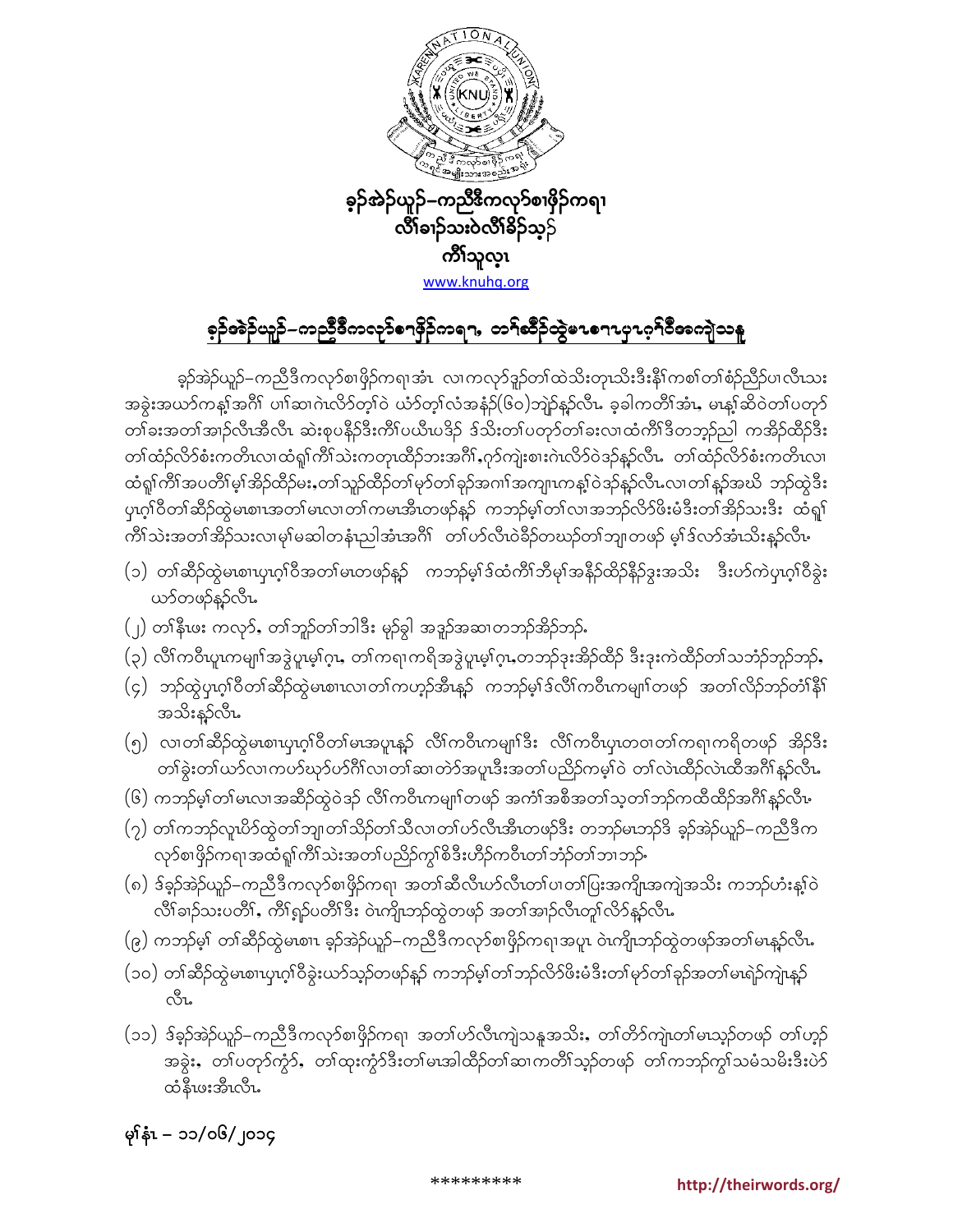### ရက်စွဲ – ၁၁/၀၆/၂၀၁၄ $\,$

- ။<br>ချက်ပေးခြင်း၊ ရပ်ဆိုင်းခြင်း၊ ရုတ်သိမ်းခြင်းနှင့်ထပ်မံတိုးချဲပေးခြင်း စသည်တို့ကို စီစစ်မှုနှင့်ပြန်လည်သုံးသပ် မှုများ ပြုလုပ်သွားမည်။

အကူပြုစေရမည်။ (၁၀)လူသားချင်းစာနာထောက်ထားမှုဆိုင်ရာကူညီထောက်ပံ့မှုများသည် ငြိမ်းချမ်းရေးလုပ်ငန်းစဉ် ဖြစ်ပေါ်တိုး တက်မှုနှင့်အညီ သဟဇာတမှုရှိစေရမည်။

- 
- 

 $\left($ ၉) ကေအဲန်ယူ–ကရင်အမျိုးသားအစည်းအရုံးအဖွဲ့အစည်းအတွင်းရှိ ဌာနဆိုင်ရာလုပ်ငန်းများကို အထောက်

(၁၁)ကေအဲန်ယူ–ကရင်အမျိုးသားအစည်းအရုံးမှ ဖော်ပြပါမူဝါဒများနှင့်အညီ စီမံကိန်းလုပ်ငန်းများကို ခွင့်ပြု

\*\*\*\*\*\*\*\*\*

- $\infty$ တို့၏ သဘောတူခွင့်ပြုချက်ကို ရယူရမည်။
- 
- 
- 
- (၈) ကေအဲန်ယူ–ကရင်အမျိုးသားအစည်းအရုံး၏ အုပ်ချုပ်မှုစနစ်ဖြစ်သည့် ဗဟိုအဆင့်၊ ခရိုင်အဆင့်နှင့် ဌာန
- 
- 
- 
- 
- $\lambda(\gamma)$  ကေအဲန်ယူ–ကရင်အမျိုးသားအစည်းအရုံး၏ နိုင်ငံရေးဦးတည်ချက်နှင့်နယ်မြေလုံခြုံရေးကို ထိခိုက်မှုမရှိ <u>ေ</u><br>စေပဲ ချမှတ်ထားသောမူဝါဒများနှင့်အညီ လိုက်နာဆောင်ရွက်ရမည်။
- အစည်းမှ ပါဝင်ဆုံးဖြတ်ခွင့်ရှိပြီး ရေရှည်ဖွံ့ဖြိုးတိုးတက်မှုကို ဦးတည်ရမည်။  $\left(6\right)$  ဒေသခံပြည်သူလူထု၏ စွမ်းရည်မြှင့်တင်ရေးကို အထောက်အကူပြုစေရမည်။
- လိုအပ်ချက်အပေါ် အခြေခံရမည်။  $\left( 0\right)$  လူသားချင်းစာနာထောက်ထားမှုဆိုင်ရာ ကူညီထောက်ပံ့မှုများသည်ဒေသခံပြည်သူလူထုနှင့် ဒေသခံအဖွဲ့
- မရှိစေရ။ မဖြစ်ပေါ်စေရ။  $\left( \varsigma\right)$  လူသားချင်းစာနာထောက်ထားမှုဆိုင်ရာ ကူညီထောက်ပံ့မှုများ ပေးရာတွင် ဒေသခံပြည်သူလူထု၏
- $\psi(\phi)$  ဒေသခံပြည်သူလူထုတွင်းသော်လည်းကောင်း၊ အဖွဲ့အစည်းအတွင်းသော်လည်းကောင်း ပဋိပက္ခဖန်တီးမှု
- (၂) လူမျိုး၊ ဘာသာ၊ လိင်အပေါ် ခွဲခြားမှုမရှိစေရ။
- (၁) လူသားချင်းစာနာထောက်ထားမှုဆိုင်ရာ ကူညီထောက်ပံ့မှုများပေးရာတွင် နိုင်ငံတကာစံချိန်စံနှန်းနှင့် <u>အညီ လူ့အခွင့်အရေး ကို လေးစားရမည်။</u>

ကေအဲန်ယူ–ကရင်အမျိုးသားအစည်းအရုံးသည် တိုင်းရင်းသားတန်းတူရေးနှင့် ကိုယ်ပိုင်ပြဌာန်းခွင့်ရရှိရေး အတွက် တော်လှန်တိုက်ပွဲဝင်ခဲ့ရာ နှစ်ပေါင်း(၆၀)ကျော်ကြာမြှင့်ခဲ့ပြီးဖြစ်သည်။ ယခုကာလအချိန်၌ လက်ရှိအစိုးရ ္မွာ<br>နှင့် ပဏာမအပစ်အခတ်ရပ်စဲရေးသဘောတူလက်မှတ်ထိုးနိုင်ခဲ့ပြီး တနိုင်ငံလုံးအပစ်အခတ်ရပ်စဲနိုင်ရေးနှင့် နိုင်ငံရေး  $\frac{1}{2}$ တွေ့ဆုံဆွေးနွေးမှုရောက်ရှိ နိုင်ရေးကိုကြိုးပမ်းဆောင်ရွက်နေပါသည်။ နိုင်ငံရေးအရတွေ့ဆုံဆွေးနွေးမှု ပေါ်ပေါက်နိုင် မုသာလျင် နိုင်မာသောငြိမ်းချမ်းရေးကို တည်ဆောက်နိုင်မည်ဖြစ်သည်။ ထို့ကြောင့် လူသားချင်းစာနာထောက် \_<br>ထားမှုဆိုင်ရာကူညီထောက်ပံ့မှုများကိုဆောင်ရွက်ရာတွင် လက်ရှိအခြေအနေနှင့် ကိုက်ညီပြီးနိုင်ငံရေးဖြစ်ပေါ်တိုး တက်မှုနှင့် လိုက်လျှောညီထွေမှုရှိစေရန် အောက်ပါအခြေခံမူဝါဒများကို ချမှတ်ပါသည်။

## autef, lu&iftriom;tpnft\# vlom;csif pmemaxmufxm;rlqili&mulnaxmufyhi&;rDg'